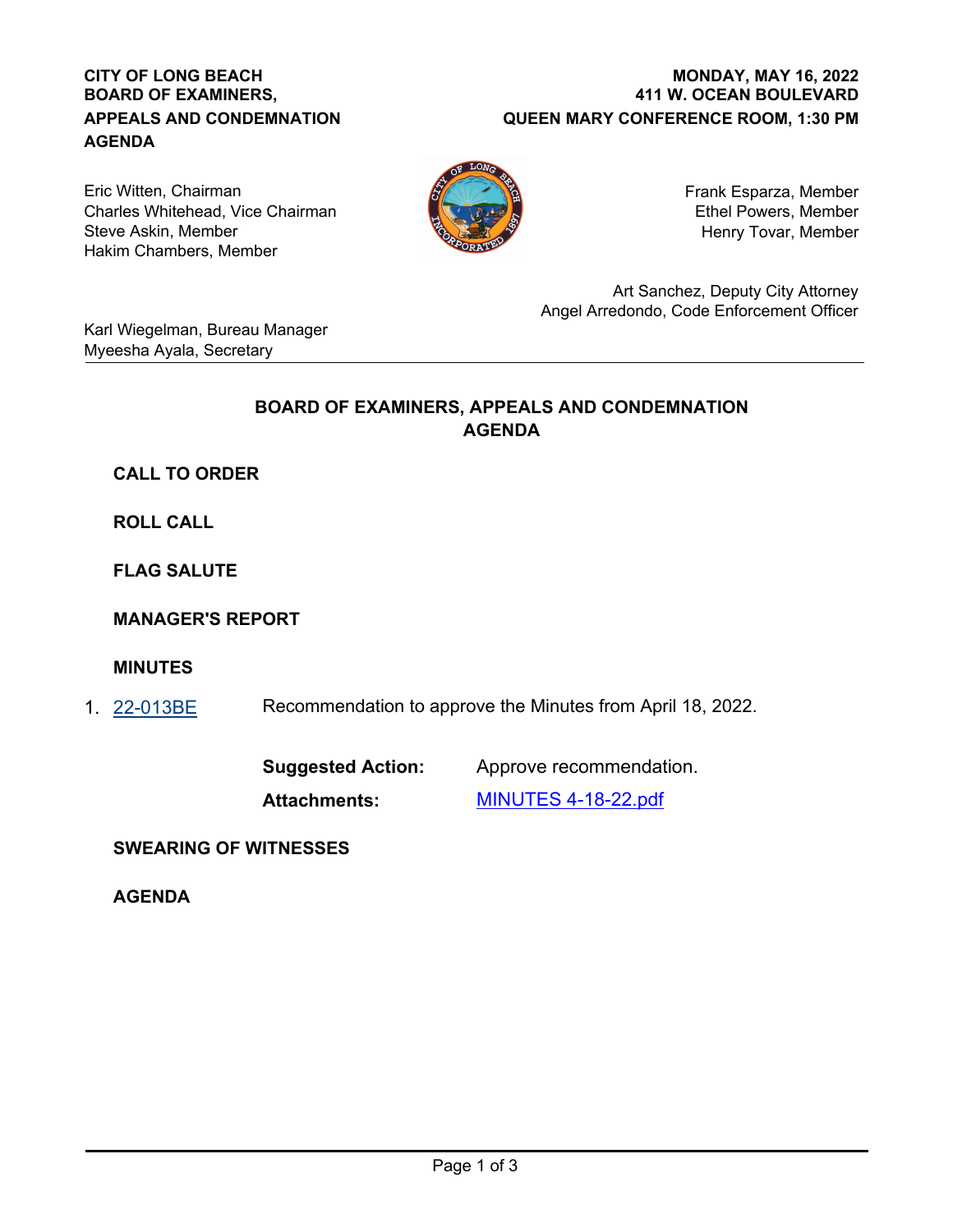| 2. 22-014BE | CASE NO. 7931-05-22: 1944 E. 4TH STREET; 1944 E. 4TH STREET, LLC<br>/REBEKKA C. NOLL, OWNERS; CE CASE NO. CEAC272978<br>ADMINISTRATIVE CITATION APPEAL HEARING |                                                 |
|-------------|----------------------------------------------------------------------------------------------------------------------------------------------------------------|-------------------------------------------------|
|             | <b>Suggested Action:</b>                                                                                                                                       | Approve recommendation.                         |
|             | <b>Attachments:</b>                                                                                                                                            | <b>STAFF REPORT.pdf</b>                         |
|             |                                                                                                                                                                | <b>EXHIBIT #1-REQUEST TO APPEAL &amp; PAYME</b> |
|             |                                                                                                                                                                | <b>EXHIBIT #2-NOTICE OF HEARING.pdf</b>         |
|             |                                                                                                                                                                | <b>EXHIBIT #3-AC WARNING NOTICE-10-26-20.</b>   |
|             |                                                                                                                                                                | <b>EXHIBIT #4-EMAIL CORRESPONDANCE 11-6</b>     |
|             |                                                                                                                                                                | EXHIBIT #5-PHOTOS 10-26-20 .pdf                 |
|             |                                                                                                                                                                | <b>EXHIBIT #6-PERMIT APPLICATION -NO FEE:</b>   |
|             |                                                                                                                                                                | <b>EXHIBIT #7-NC-REMINDER LTR 4-9-2021.pdf</b>  |
|             |                                                                                                                                                                | <b>EXHIBIT #8-NC-REMINDER LTR 5-24-2021.po</b>  |
|             |                                                                                                                                                                | EXHIBIT #9-EMAIL CORRESPONDANCE 5-20            |
|             |                                                                                                                                                                | <b>EXHIBIT #10-EMAIL CORRESPONDANCE 3-3</b>     |
|             |                                                                                                                                                                | <b>EXHIBIT #11-AC CITATION.pdf</b>              |
|             |                                                                                                                                                                | EXHIBIT #12-PHOTOS 3-8-22 & 3-9-22 .pdf         |
|             |                                                                                                                                                                | <b>EXHIBIT #13-CASE INFORMATION REPORT.</b>     |
|             |                                                                                                                                                                | <b>EXHIBIT #14-PROPERTY &amp; OWNER INFO.pd</b> |
|             |                                                                                                                                                                | EXHIBIT #15-LBMC.pdf                            |
|             |                                                                                                                                                                | $\overline{1}$                                  |

3. [22-002BE](http://longbeach.legistar.com/gateway.aspx?M=L&ID=238302) TRIENNIAL CODE ADOPTION PRESENTATION BY TRUONG HUYNH.

**Suggested Action:** Approve recommendation. **Attachments:** [BEAC v20220516 power point slide.pdf](http://longbeach.legistar.com/gateway.aspx?M=F&ID=1b3b7080-97cc-496a-8604-14d2402386ad.pdf) 2022 Code Adoption Presentation - BEAC dv20 2022 Code Adoption Presentation - BEAC v202 2022 Code Adoption Presentation - BEAC v202

## **PUBLIC COMMENTS**

## **NEXT SCHEDULED HEARING DATE: JUNE 13, 2022**

#### **ADJOURNMENT**